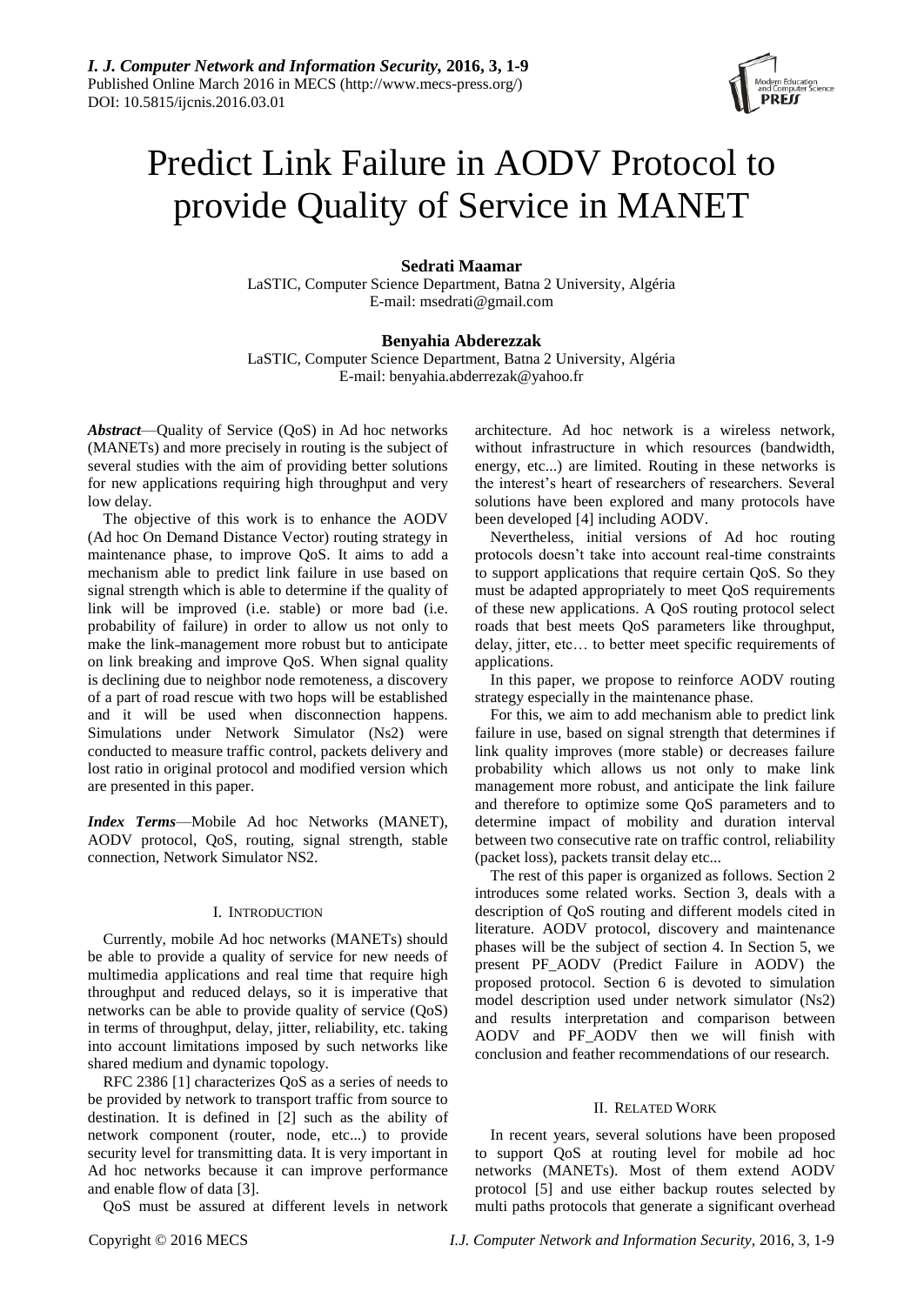during discovery and maintenance phases, or a link failure prediction mechanism based on residual energy or received signal value from neighbor node, or a combination of both of them (prediction & multi-path).

Authors in [6 - 8, 10 - 13] use signal strength to predict path stability or link failure to evaluate route stability and reliability, route life time in multi-path context with AODV protocol. Wang and Lee [6] propose a reliable multi-path QoS routing (RMQR) protocol with a slot assignment scheme. This protocol uses route life time and hops number to select a path with low latency and high stability. Global positioning system (GPS) is used to determine route expiration time between two connected nodes. RMQR protocol has some outstanding properties compared to others protocols.

Cha et al [7] propose an efficient routing mechanism with route prediction of nodes for link reliability in MANETs. Each node with GPS predicts to move expected location by calculating node's location and velocity which enables source node to choose the route with longest connection time among multiple routes. This solution reduces unnecessary control messages in MANETs.

AODV – Reliable Delivery (AODV-RD) developed in [8] focuses on an anticipated warning mechanism to detect a link failure by Signal Stability-Based Adaptive Routing (SSA) [9], method to identify good or bad link based on weakness or greatness of signals and to proceed a repair action before the primary route breaks. This protocol increase PDR and reduce end to end delay.

Abdule and Hassan [10] propose Divert Failure Route Protocol (DFRP) for resolving link failure problem in Ad hoc network based on AODV protocol. DFRP tries to avoid a link failure in advance and monitors the link to next hop to predict link status through signal strength. Main functions of DERP are to predict signal strength, and to find a new route to divert data to the new path. This protocol reduces delay resulting from sending link failure information back to the sender.

Hwang and Varshney [11] propose an Adaptive Dispersity QoS Routing (ADQR) method to find multiple disjoint routes with long lifetime. ADQR use signal strength information obtained from lower layers to predict route failure and initiate fast route maintenance to react quickly to network changes. It improves routing performance and supports end-to-end QoS.

AODV-RSS (AODV with received signal strength) a long-lived path for ad hoc networks cited in [12] uses the received signal strength (RSS) and received signal strength changing rate to predict the link available time (LAT) and to find a route that can sustain longer. This protocol can greatly improve quality of routing path, and route reestablishment frequency.

Sarma and Nandi [13] develops a Route Stability based QoS Routing (RSQR) protocol in MANETs to support QoS routing requirements on throughput and delay. This protocol computes link stability and route stability based on received signal strengths. The route stability information can be utilized to select a route with higher stability among all feasible routes. RSQR show performance improvements in terms of packet delivery ratio, control overhead and average end-to-end delay.

Works cited in  $[14 - 17]$  are based only on route stability and reliability combined to multi paths and/or AODV protocol. Boshoff and Helberg [14] extend AODV routing protocol to support multi-path detection for MANETs. End-to-end delay is used as metric for route selection instead of hop count. When route failure occurs, alternate route is used. This protocol shows significant improvements in delay, packet delivery fraction and routing overhead compared to others protocols.

Ghanbarzadeh and Meybodi [15] optimize AODV routing protocol performance by using link availability prediction in urban area by Hello message mechanism. This strategy reduces message overhead and average of broken links metrics relative to classic AODV.

Modified Reverse Ad Hoc On-demand Vector (MRAODV) routing protocol cited in [16] is based on link/route stability estimation which reduces routing overhead in discovery and maintenance process and increased packet delivery ratio. When an active route fails, the source node with the awareness of routes stabilities, can select the best path in available routes set.

A proposal discussed in [17] is an intelligent protocol that performs proactive route maintenance process by using path reliability information, and analyzes its effect in path selection. When route failure occurs, packets may be rapidly switched to an alternate route, without waiting until the route to be broken to restart the route discovery process. This protocol outperforms AODV in terms of increased throughput and reduced overhead.

The most of these proposals [18 - 22] improve AODV protocol and use Failure Prediction mechanism, network lifetime and/or energy consumption. Maleki, Mortez et al [18] propose Lifetime Prediction Routing (LPR) to enhance the network lifetime by finding routing solutions that minimize the variance of the remaining energies of nodes in the MANET. They use battery lifetime prediction based on its past activity and they choose the path with maximum lifetime. LPR introduces some additional traffic but it improves the network lifetime.

Veerayya [19] develops a Stability-based QoS-capable AODV (SQ-AODV) protocol to enhance AODV based on how to best use node energy for both route discovery and maintenance process and how to adapt more quickly to networks conditions. SQ-AODV provides stable routes, increase PDR, and reduce control overhead and packet delay.

A proposal discussed in [20] called AODV\_LFF routing protocol introduces the mechanism of link failure prediction into AODV routing protocol in data transmission process. This protocol can reduce network transmission delay effectively, and also can boost packet delivery rate.

Haghighat and Khoshrodi [21] propose a Stable QoS based on AODV protocol. Their fundamental idea is to separate nodes and links that can be used in a QoS routing and try to create more stable path to support QoS. This approach can reduce route breaking meanwhile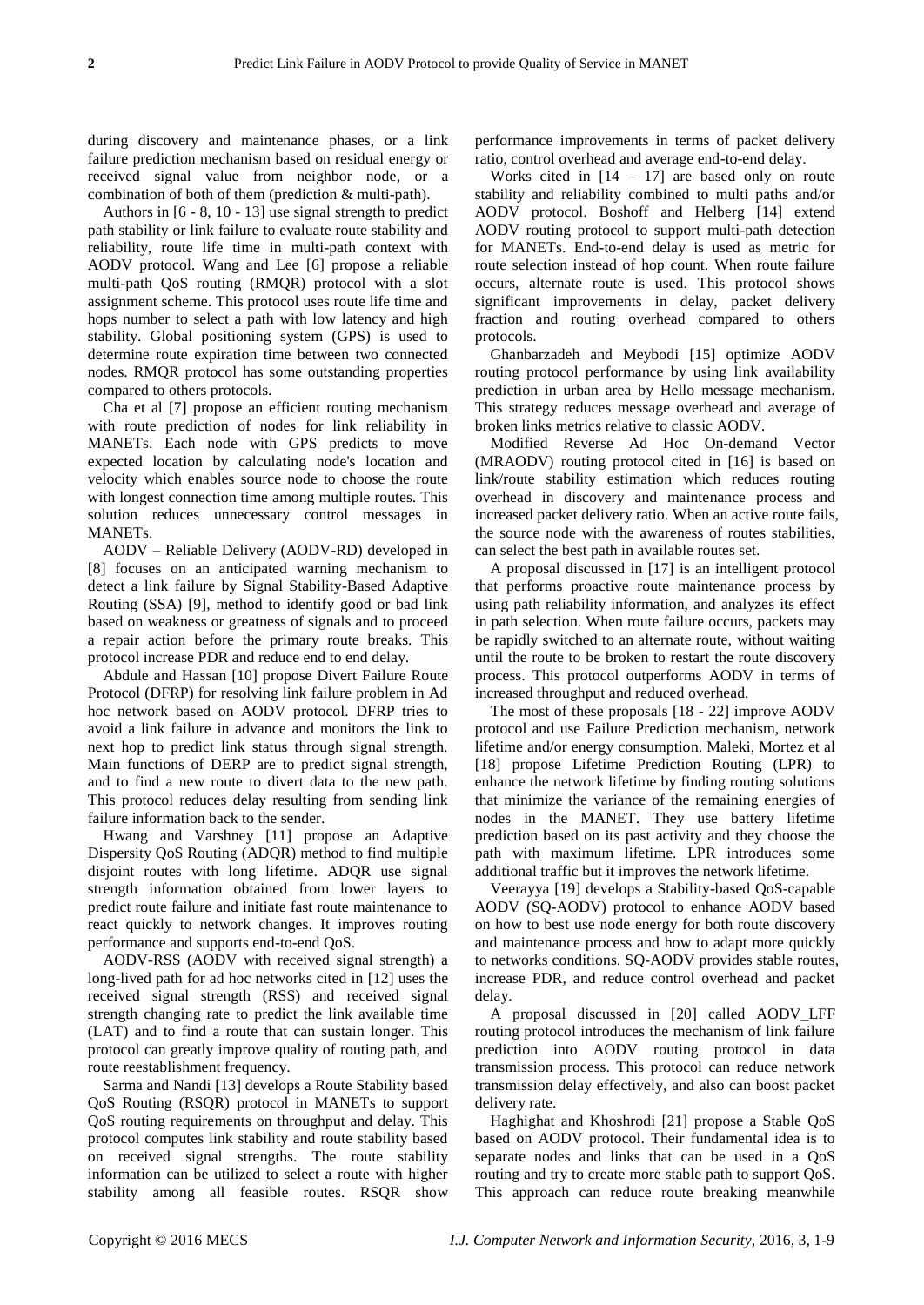improving packet delivery.

Satyanarayana and Rao [22] proposed Link Failure Prediction QoS Routing (LFPQR) protocol for MANETs. LFPQR predicts the node future state to decide whether the node will be selected as a good router or not. The future prediction heuristic depends on mobility and node power level. The most stable paths must be selected and therefore QoS requirements could be satisfied. In LFPQR packet loss and end-to-end packet delay are reduced and it outperforms in high mobility conditions and/or at frequent node failures.

## III. QUALITY OF SERVICE IN MANET

Quality of Service (QoS) refers to capacity to provide better service for different applications having ability to transmit under good conditions data stream, in terms of availability, throughput, delay, jitter, packet loss... Quality of service also involves controlling and optimizing network resources.

QoS model in mobile ad hoc network defines architecture for all possible. This template must take into account all these networks constraints (mobility, energy lack, etc...) [3, 23, 24].

Classical models like Intserv [25] and DiffServ [26] proposed first for wired network and Internet are not adapted to MANETs constraints like mobility and capacity.

Various specific models developed for MANETs like FQMM [27] (Flexible Quality of Service Model for Manet) which was the first proposed model with size not exceeding 50 nodes. It doesn't take into account all MANETs characteristics. SWAN model [28] (Service Differentiation in Stateless Wireless Ad Hoc Networks) based on best-effort service and use control admission to check bandwidth availability to ensure traffic transit without congestion. IMAQ [29] (an Integrated Mobile Ad hoc QoS framework) is QoS model oriented for multimedia; it includes a routing layer and software service layer (middleware).

On other hand, QoS routing in MANETs is an essential element and many research try to find a solution to this. Since routing in network, can establish the shortest link in terms of hops or delay between source and destination, the purpose of QoS routing is to find best road according to specific criteria for desired QoS (delay, loss rate, throughput ...) based on reliable and stable links [30, 31].

Several solutions of MANETs routing protocols [32] have been proposed and among them: Ticket-Based QoS Routing [33] designed for networks with low mobility and traffic is managed by tickets allocation. CEDAR [34] (Core-Extraction Distributed Ad hoc Routing algorithm) designed for cluster-based Ad hoc networks in order to reduce control overhead. INSIGNIA protocol [35] adapted to Ad hoc networks, it combines QoS layers notion (base and enhancement layers) by incorporating it's signaling into data packet headers.

## IV. AODV PROTOCOL

#### *A. Introduction*

AODV protocol (Ad-hoc on demand Distance Vector) [5, 36] is a reactive routing protocol based on the distance vector algorithm where path between two nodes is calculated when needed (i.e. when a node wants to send data packets it initiates Discovery Phase to find a new path, uses it during the transfer phase, and it must maintain it during utilization (Maintenance Phase).

A set of control packets such RREQ (Route REQueset), RREP (Route Reply), RERR (Route Error), RRepAck (Route Reply Acknowledgment) and Hello messages (Hello) are used in discovery and maintenance process.

In AODV protocol, a routing table is associated for each node to store information as Dest address, active neighbors list, hops number to reach the destination, TTL after which an entry in the table becomes invalid, and so on.

The use of sequence numbers eliminates the formation of infinite loop, limiting control packets transmission (i.e. overhead phenomena) and allows the use of fresh paths in node mobility case, as they help to ensure routing information consistency and coherence [5, 24]

### *B. Discovery Phase*

Every time, a node wishes to transmit, it checks its routing table for any valid road to desired destination. If isn't the case, it lunches the discovery phase. This operation is initiated by broadcasting RREQ control packet specifying parameters such as sequence number to be used to indicate fresh roads, pair (ID packet and IP source address) to check if request is already treated by node or not (problems of duplication) and TTL (Time To Live) (number of hops) that is assigned to the initial value TTL\_START [36].

If no response is made after RREP\_WAIT\_TIMEOUT period, the same RREQ is rebroadcast by source node but with a TTL incremented by TTL\_INCREMENT (more hops, and therefore more chance to find a road) and waiting period for response has longer time than the previous one [24, 36].

When an intermediate node receives a request (RREQ), it checks its routing table for availability of path to the destination and if so, a reply packet (RREP) is returned to source telling him how to reach the destination. Otherwise it increments hop count and rebroadcasts RREQ packet. Before sending, node stores source IPs and node from which a first copy of application is received, he will use it to construct reverse path to be traversed by the RREP packet in unicast [24].

When the RREQ packet reaches the destination node, the latter constructs a RREP packet and forwards it in reverse, using previously saved IPs and at each passage by node in reverse path, field "hop count" of this packet (RREP) is incremented (distance in number of hops) [24].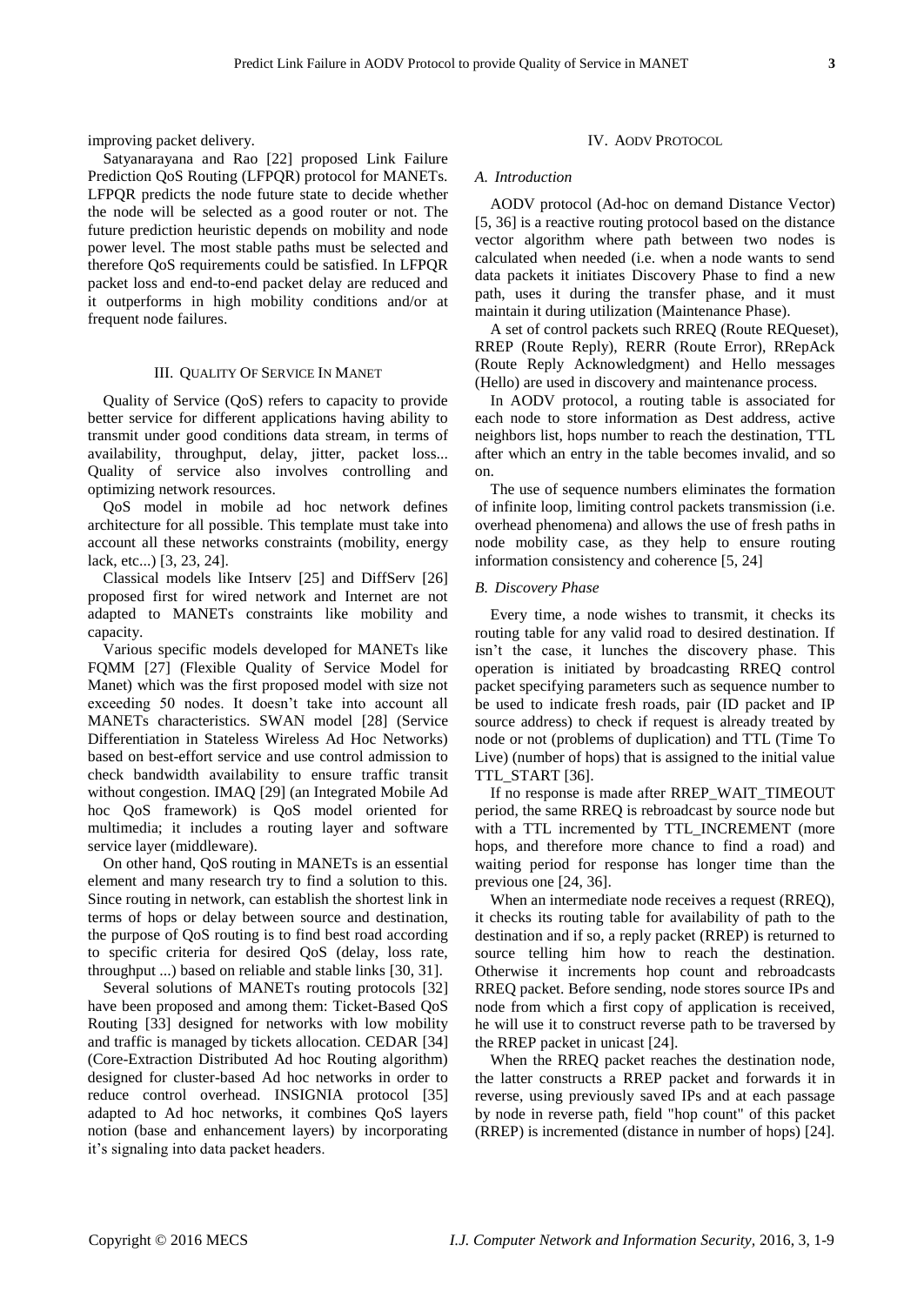#### *C. Maintenance Phase*

In order to maintain consistent roads, periodic transmission of HELLO message (which is a RREP with TTL equal to one) is performed. If three HELLO messages are not received consecutively from neighboring node, the link in question is considered as failing. Paths failures are generally due to nodes mobility in Ad hoc Network. If unsuccessful, the source node tries to find another path and decrements the attempts number (RREQ\_RETRIES) by one [24].

## V. PF\_AODV (PREDICT FAILURE IN AODV)

#### *A. Introduction*

In this section, we start by a motivation with an illustrative example to better promote this solution. Approach principle is based on a discovery phase identical to AODV and a maintenance phase where new algorithms are integrated to predict link failure before a disconnection takes place.

## *B. Motivations*

In dynamic environment, a frequent disconnection cause's considerable packets data loss due to lack of alternate paths (routes) and the reconstruction of new route generate an additional volume packets (routing) control [37]. That's why it is important to predict any disconnection (failure) probable on active route based on signal strength between neighboring nodes. The signal strength value informs us about the link quality and it depends on nodes mobility. Signal strength can determine if link quality improves (more stable) or decreases (probability of failure) which allow us not only to make link management more robust, and anticipate on link failure and thereby improve QoS contribution.

When signal strength quality is in fall due to neighbor's node remoteness, a discovery of road piece to rescue two more hops will be established that will be used in disconnection case.

To illustrate our idea, consider the following example (Figure 1). Nodes x1, x2 and xi are close two by two and neighbor to xs on one side and xd the other. S is the source and D is the destination.



Fig.1. Vicinity nodes Graph

When node xi moves away due to mobility, its signal weakens (tends towards zero) and disconnection probability increases.

Two cases are to consider:

– Xi move towards xd and leave the range of xs (break of the segment [xs, xi]), then xs tries to rebuild road pieces [xs, xp, xi, xd] (Figure 2) where p is one of neighbors at one hop from xs (in the example:  $p=1$  or 2; see Fig.1).

$$
(S_1) \cdots \cdots \bullet (S_k) \longrightarrow (S_k) \longrightarrow (S_k) \longrightarrow (S_k) \cdots \cdots \bullet (D)
$$



– Xi move towards xs and leave the range of xd (break of the segment [xi, xd]), then xs tries to rebuild road pieces [xs, xp, xd] (Figure 3) where p is one of the neighbors at one hop from xs (in the example:  $p=1$  or 2; see Fig.1) and from xd.

$$
\text{(S)}\xrightarrow{\hspace{0.5cm}}\text{S}\xrightarrow{\hspace{0.5cm}}\text{S}\xrightarrow{\hspace{0.5cm}}\text{S}\xrightarrow{\hspace{0.5cm}}\text{S}\xrightarrow{\hspace{0.5cm}}\text{S}\xrightarrow{\hspace{0.5cm}}\text{S}\xrightarrow{\hspace{0.5cm}}\text{S}\xrightarrow{\hspace{0.5cm}}\text{S}\xrightarrow{\hspace{0.5cm}}\text{S}\xrightarrow{\hspace{0.5cm}}\text{S}\xrightarrow{\hspace{0.5cm}}\text{S}\xrightarrow{\hspace{0.5cm}}\text{S}\xrightarrow{\hspace{0.5cm}}\text{S}\xrightarrow{\hspace{0.5cm}}\text{S}\xrightarrow{\hspace{0.5cm}}\text{S}\xrightarrow{\hspace{0.5cm}}\text{S}\xrightarrow{\hspace{0.5cm}}\text{S}\xrightarrow{\hspace{0.5cm}}\text{S}\xrightarrow{\hspace{0.5cm}}\text{S}\xrightarrow{\hspace{0.5cm}}\text{S}\xrightarrow{\hspace{0.5cm}}\text{S}\xrightarrow{\hspace{0.5cm}}\text{S}\xrightarrow{\hspace{0.5cm}}\text{S}\xrightarrow{\hspace{0.5cm}}\text{S}\xrightarrow{\hspace{0.5cm}}\text{S}\xrightarrow{\hspace{0.5cm}}\text{S}\xrightarrow{\hspace{0.5cm}}\text{S}\xrightarrow{\hspace{0.5cm}}\text{S}\xrightarrow{\hspace{0.5cm}}\text{S}\xrightarrow{\hspace{0.5cm}}\text{S}\xrightarrow{\hspace{0.5cm}}\text{S}\xrightarrow{\hspace{0.5cm}}\text{S}\xrightarrow{\hspace{0.5cm}}\text{S}\xrightarrow{\hspace{0.5cm}}\text{S}\xrightarrow{\hspace{0.5cm}}\text{S}\xrightarrow{\hspace{0.5cm}}\text{S}\xrightarrow{\hspace{0.5cm}}\text{S}\xrightarrow{\hspace{0.5cm}}\text{S}\xrightarrow{\hspace{0.5cm}}\text{S}\xrightarrow{\hspace{0.5cm}}\text{S}\xrightarrow{\hspace{0.5cm}}\text{S}\xrightarrow{\hspace{0.5cm}}\text{S}\xrightarrow{\hspace{0.5cm}}\text{S}\xrightarrow{\hspace{0.5cm}}\text{S}\xrightarrow{\hspace{0.5cm}}\text{S}\xrightarrow{\hspace{0.5cm}}\text{S}\xrightarrow{\hspace{0.5cm}}\text{S}\xrightarrow
$$

Fig.3. Rebuilding in xd Side

How these road segments are rebuilt (Figure 2 and 3), thing which is done of course in parallel with data transfer on active road is the idea implemented in PF-AODV protocol in its phase of routing where metric named "signal strength" is used to determine if link is stable or not.

It is necessary noted that it is very difficult to predict exact probability that link will be broken in the near future but it is possible to estimate the relative stability of connection based on signal strength recent values received on this link.

Signal strength calculation obeys to one of these models: SSA (Signal Stability-based Adaptive Routing [9]), ABR (Associativity-Based Routing) or SBM (Advanced signal strength based link stability estimation model) [38].

### *C. PF\_Aodv Routing*

Routing in Ad hoc networks consist of two phases: discovery and maintenance road. The discovery phase is unchanged (without change) and is identical to original version AODV.

## *C1. Route Maintenance:*

As in AODV, it is based on sending Hello message to neighboring initiated by nodes on active route at regular intervals and very short.

The hello packet is modified to contain information on vicinity signal strength i.e. Signal Strength Value (Val-SS). According to Val-SS, Hello messages are two types: Ordinary (H\_Ordinary) and Handoff (H\_ Handoff).

NB: if Signal Strength value is negative then the hello message is H\_Handoff otherwise is H\_Ordinary. It takes negative value to indicate to the node that we are rebuilding segment phase and not for maintenance.

H\_Odinary message is initiated by nodes of active route to their neighbors, but the H\_Handoff is initiated by a node said handoff which is selected by neighbors with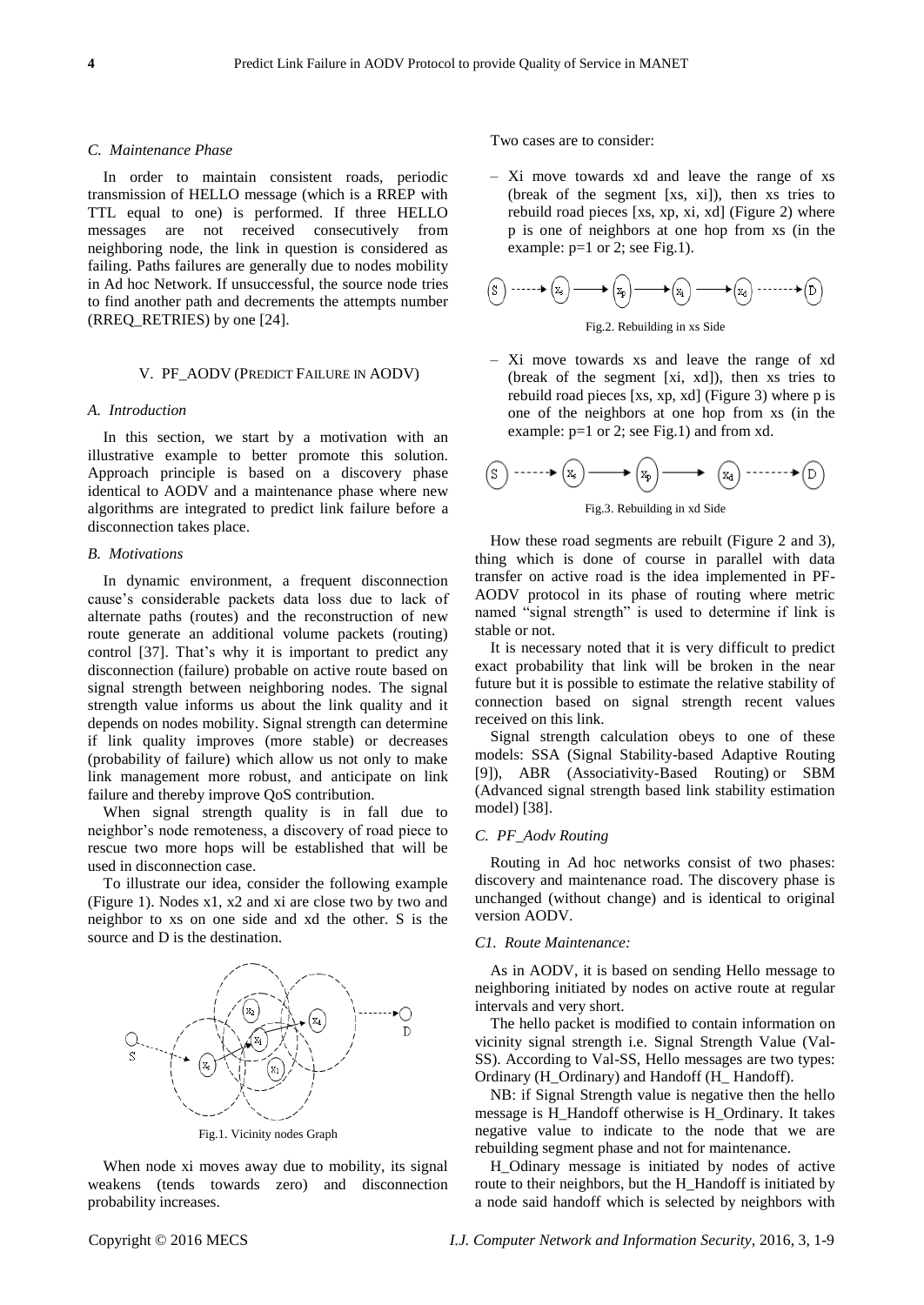most stable link and delegated for sending this message to his neighbors.

The signal strength is used to predict and identify all neighbor nodes and stored in new neighbors table "NGR\_SIG" at each node compared to selected threshold value so that we can rebuild a road segment or backup or cache before active route fails.

**NB**: interval between two (02) consecutive H\_Ordinary messages sent must be selected so that it allows the treatment of two (02) H\_Handoff packets between edge ends to be reconstructed.

By receiving Hello packet, node decides to update the table NGR\_SIG and inserts only the new neighbors with associated Val- SS or it updates it for former neighbors. For active route neighbors, signal strength value reached the threshold; a procedure denoted "Handoff» is launched to determine another segment which will be used in case of current path disconnection at any node.

Table structure is as follows:

```
Class NGR_SIG {
     Friend class PF_AODV;
Public:
     NGR_SIG (u_int32_t ng) { ng_addr = ng; }
Protected:
     LIST_ENTRY (NGR_SIG) ng_link;
     nsaddr_tng_addr; // Node IP @
     int Val-SS; // Node Signal Strength value
};
```
For NGR\_SIG management, two functions (Insert and Delete) are implemented.

- NGR-Insert (node's neighbors, Val-SS): insert node neighbors on active route.
- NGR-Delete (node's neighbors): delete node neighbors on active route (delete NGR\_SIG entry).

Among important fields to convey in H\_Handoff packet are: @ IP node, IP @ next stable node, hop count to reach destination, sequence number and link Life time.

H\_Handoff packet is sent between neighbors and each of its sides (edge ends) must especially modify its routing table for parameter Next Hop and Life time.

In general, each node must:

- Check signal strength value (Val\_SS) for next and previous nodes that are part of active route for an interval time "th".
- Detect if link with the previous or next node of active road, its Val-SS is declining relative to "Threshold" value to launch "Handoff" procedure.

If node xi is close to xs, xs initiate Handoff (probable that [xd-xi] segment break)

For a predecessor (xp) of xi, finding the best neighbor xh such as xh is close to xi (i.e take only next neighbor of xi. Node xh is considered as handoff node. If xh has a road to xd, the segment [xs---xh---xd] is rebuilt otherwise local repair as in AODV will be initiated.

If node xi is close to xd, xs initiate Handoff (probable

that [xs-xi] segment break), xs is considered as handoff node.

Evaluate\_Link procedure is performed by each node of an active road when they receives H\_Ordinary packet.

#### *C2. Algorithms*

Procedure Evaluate\_Link

|            | 1. Compare "Val_SS" to "Threshold"                     |  |
|------------|--------------------------------------------------------|--|
| $\vert 2.$ | If it is greater than threshold, everything is good so |  |
|            | nothing to do and go to 4 (stop).                      |  |
|            | 1.3. Otherwise launch procedure "Handoff" with         |  |
|            | H_Handoff packet                                       |  |
|            | End.                                                   |  |

Procedure Handoff (packet: H\_Handoff, node: xi, number of execution)

- 1. Find the best neighbor (xp) (greatest Val-SS of xi)
- 2. If it does not exist, a local repair as in the AODV will be initiated if failure occurs.
- 3. If it exists, H is handoff node, broadcasting H\_Handoff packet between P and H and then modify Next hop from P to D by H.
- 4. Verify if node H has a road to D.
- 5. If it is the case, the segment is rebuilt and go to 7 (End)
- 6. Otherwise re-launch the "Handoff" procedure for node H (for only one execution). 7. End

**NB**: the number of execution is less or equal to 2 since we are interested in a reconstruction of two (02) segments at the maximum.

## VI. SIMULATION

Network Simulator (Ns2) [39] version 2.31 is used to investigate and analyze proposed idea. Simulation context consists of 20 nodes in a region 800 x 600m2. Random Way Point (RWP) mobility model is used and the transmission range is set to 250m for ideal unobstructed. Nodes moves at average speed of 5m / s. Two scripts are used, the first (cbrgen.tcl) for randomly generating traffic for Constant Bit Rate (CBR) of 512 bytes according to UDP protocol and the second (Setdest) to produce mobility scenarios. Simulation time is sets to 120 s for all tests [24].

## *A. Constraints*

Mobility in Ad hoc network makes nodes out of reach of their neighbors and therefore links and paths which they are parts become invalid necessitating routes discovery process launch again

Nodes have limited energy, so it is imperative to best manage it as long as possible. Density (The average number of neighbors per node) and size (space) also have an impact on MANET performance [24].

#### *B. Metrics*

Evaluate network performances is to find if it is able to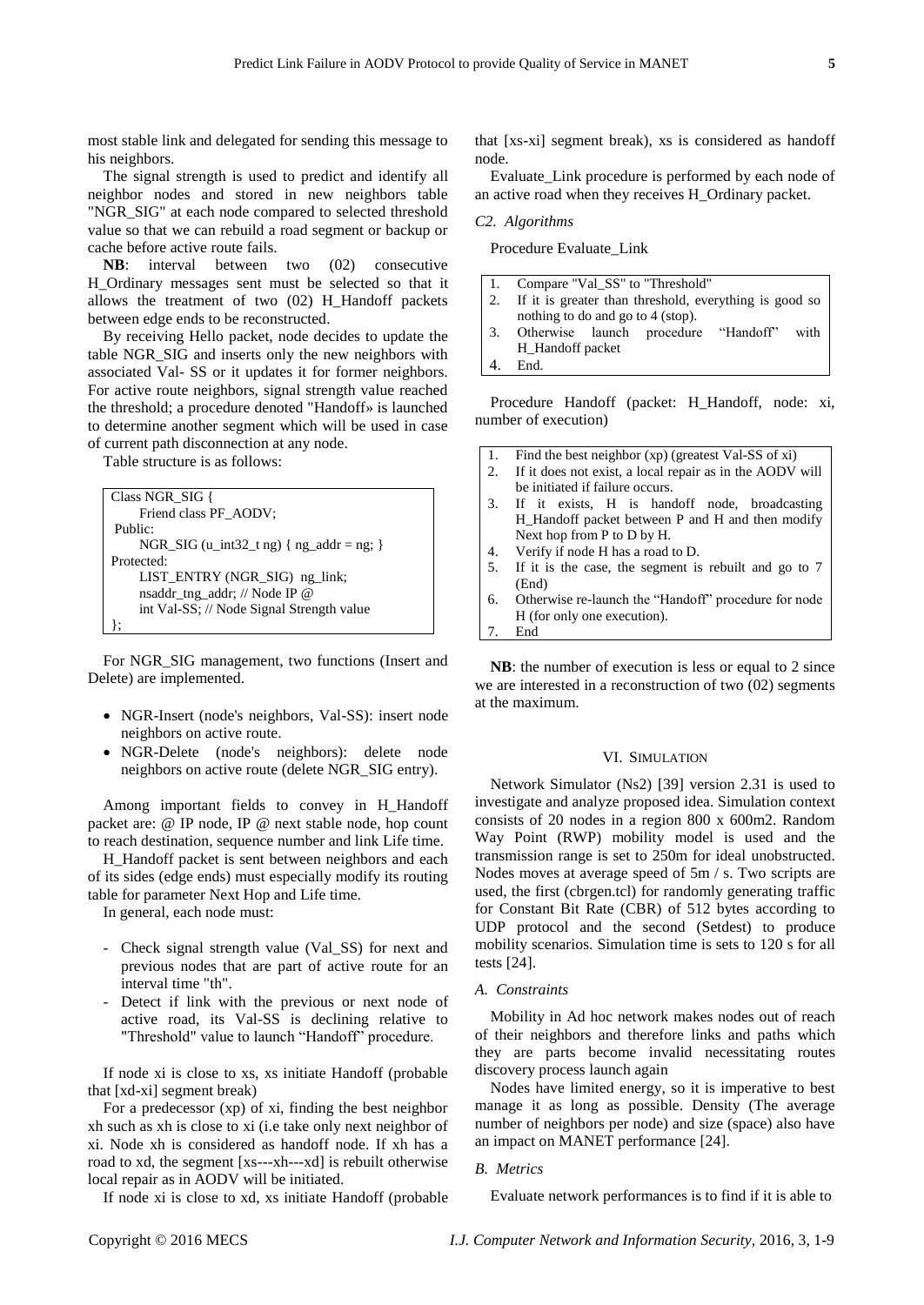minimize packets loss, i.e. ensure if possible a transfer loss close to zero (quality criterion). Control load is required for network management but it consumes some bandwidth, over this rate is high, performance network degrades but conversely they are better. Taking into account characteristics (capacity) of physical links and current flow sharing them, when throughput is higher, bandwidth is used efficiently. For some applications, it is not enough to transmit large data quantity (high speed) without loss, but it is imperative to transmit it if possible faster, i.e. reduced delay in real-time applications [24].

## *C. Curves & Discussions*

The proposed solution is evaluated in different situations (mobility, density, etc.) according to the following parameters: data transfer rate or throughput in kbps, time taken between data packet transmission and reception (i.e. Average end- to-end delay (e2e)) shorter it is a desired goal. Packet Delivery ratio (PDR) describes the ratio of successfully delivered packets and packets lost ratio is the rapport among successfully received and sent packets. Network reliability is inversely proportional to this ratio. Network management is ensured through control packets estimated by Normalized Routing Load or Normalized Overhead Load (NRL or NOL) expressing overload network.

In the following, we study the effect of mobility (Respectively: Transmission rates) on parameters mentioned above by going from a stationary state (low mobility) (i.e. pause time greater or equal to 200s) to high mobility (i.e. pause time equal to zero) (Respectively: by varying transmission rates from 0.2 Kb/s to 10 Kb/s) [24].

#### *C1. Discussions*

Figures 4 and 5 show that modified protocol (PF\_AODV) improve throughput in case of low and medium mobility (Pause Time from 200s to 50s) and high transmission rate (between 1.5 and 10 Kb/s), whereas for strong mobility and low transmission rate (between 0 and 1.5 Kb / s) we notice that both protocols (AODV and PF\_AODV) offer the same performances. This phenomenon can be explained by the impact of mobility on links stability where failure prediction in a stable and moderate environment is efficient. Note that throughput is proportional to the mobility and the transmission rate in both protocols.

The average end-to-end delay is in a gap of about 10s for transmission rate between 2 and 10 Kb/s (Fig.7) in favor to PF\_AODV protocol (over the AODV) but this gap is approximately of 5s (Fig.6) in the benefit of the version modified for a low and average mobility (up to a pause time of 20s), this is due to the availability of several stable links between neighboring nodes being a part of an established path. In the case of low transmissions rate  $(< 2$  Kb/s) and a very strong mobility, the original version offers better results than the modified one which can be explained by the presence of an important overhead what slowed down considerably data transmissions and generate a consequent delay. Note that the average end-to-end delay is proportional to mobility and inversely proportional to the transmission rate for both protocols.

The prediction mechanism of routes rupture allowed the modified version (PF\_AODV) to have better paths than basic version and consequently it minimizes largely packet loss in all situations and according constraints used in our simulation. (Fig.8 & 9 shows respectively the cases of mobility and transmission rate). We noted that the transmission rate and the packet loss rate vary similarly; but according to mobility constraint nothing can be expected unless the proposed protocol gives a better result than the basic protocol

The PDR based on PF\_AODV protocol shows acceptable values whether in mobility and transmission rate context (Fig.10, 11). NRL ratio is more or less balanced and ratio concerning both protocols is of bordering one value, i.e. more successful transfer induces more control packets (Fig.13). For measures based on the mobility constraint, this ratio is high in certain cases due to generation of more control packets to restore broken paths especially in AODV protocol (Fig.12). We can conclude that mobility and transmission rate have a direct impact on both parameters (PDR or NRL). The PDR is proportional to both parameters however NRL is inversely proportional to mobility and transmission rate.

*C2. Curves*



Fig.4. Throughput Vs Pause\_Time



Fig.5. Throughput Vs Transmission\_Rate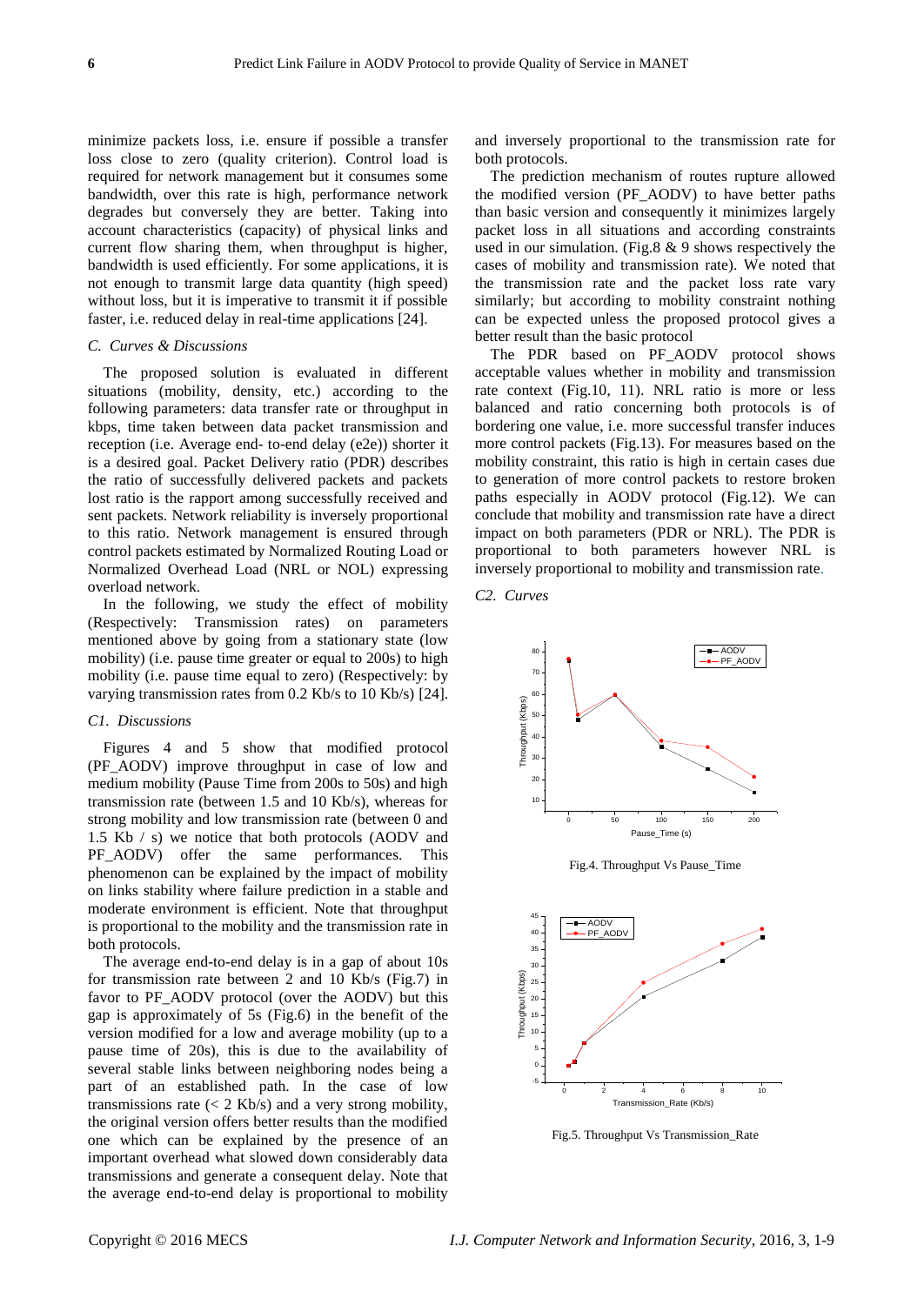

Fig.6. Average\_end\_to\_end\_Delay Vs Pause\_Time



Fig.7. Average\_end\_to\_end\_Delay Vs Transmission\_Rate



Fig.8. Packet\_Loss\_Ratio Vs Pause\_Time



Fig.9. Packet\_Loss\_Ratio Vs Transmission\_Rate



Fig.10. Packet\_Delivery\_Ratio Vs Pause\_Time



Fig.11. Packet\_Delivery\_Ratio Vs Transmission\_Rate



Fig.12. Normalised\_Routing\_Load Vs Pause\_Time



Fig.13. Normalised\_Routing\_Load Vs Transmission\_Rate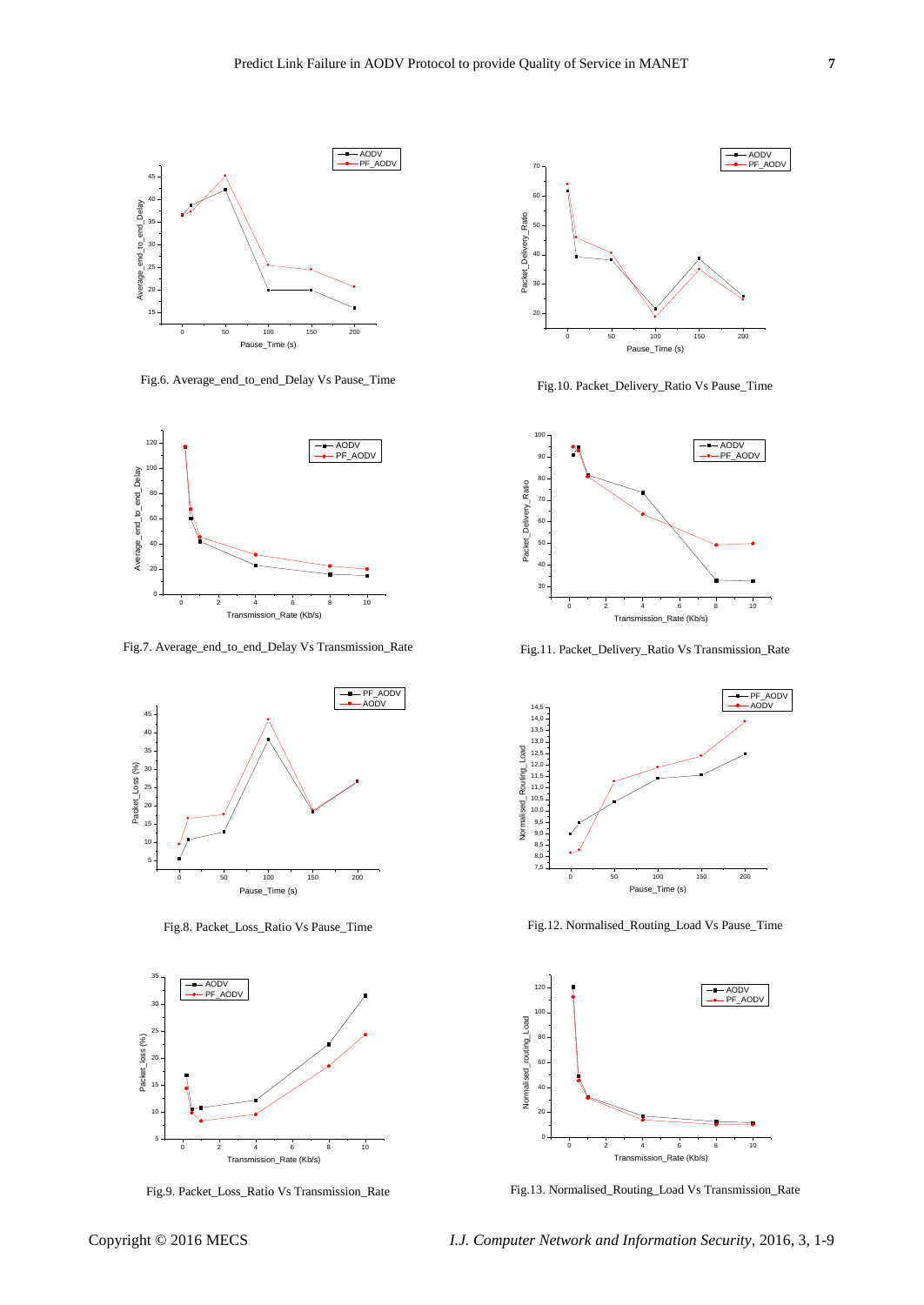#### VII. CONCLUSION & PERSPECTIVES

In this paper, the proposed protocol (PF\_AODV) based on AODV, has improved QoS for applications in MANETs certainly in context proposed in our simulation.

Using signal strength to predict future disconnection of road in use and to provide another segment (cache link) before break occurs will be greatly minimizes control traffic generated during roads reconstruction phase as it does in the original version.

The simulation results shows that PF\_AODV provides better performance in terms of throughput, loss and delay. Future extensions of AODV protocol to add control admission to handle each traffic type separately and determine what kind of traffic should be penalized to free up bandwidth to support traffic priority.

Another direction in addition to the idea developed in this paper is to regulate conflicts caused by more than one procedure launch to ensure handoff phase between neighboring nodes to minimize control load is to introduce a random delay before each node initiates handoff phase, one node initiates this phase earlier than other or to promote nodes near the destination, if not; source recovery in AODV will better do.

#### **REFERENCES**

- [1] E. Crawley, R. Nair, B. Rajagopalan and H. Sandick, «A Framework for QoS-based Routing in the Internet IETF RFC2386», 2002.
- [2] «QoS Forum,» July 1999. [On line]. Available: http://www.qosforum.com.
- [3] S. Chakrabarti and A. Mishra, «Quality of service challenges for wireless mobile Ad hoc networks,» *Wiley J. Wireless Commun and Mobile Computing,* vol. 4, n°12, p. 29-153, 2004.
- [4] P. Periyasamy and E. Karthikeyan, «Survey of Current Multipath Routing Protocols for Mobile AD Hoc Networks,» *International Journal of Computer Network and Information Security (IJCNIS),* vol. 5.12, p. 68, 2013.
- [5] C. Perkins, E. Belding-Royer and S. Das, «Ad hoc ondemand distance vector routing,» *RFC 3561, IETF,* 2003.
- [6] N.-C. WANG and C.-Y. LEE, «A reliable QoS aware routing protocol with slot assignment for mobile ad hoc networks,» *Journal of Network and Computer Applications,* vol. 32, n°16, pp. 1153-1166, 2009.
- [7] H.-J. Cha, I.-S. Han et H.-B. Ryou, «QoS routing mechanism using mobility prediction of node in ad-hoc network», *In Proceedings of the 6th ACM international symposium on Mobility management and wireless access. ACM*, 2008.
- [8] J. LIU and F.-M. LI, «An Improvement of AODV Protocol Based on Reliable Delivery in Mobile Ad hoc Networks‖,» In *Fifth International Conference on Information Assurance and Security*, 2009.
- [9] R. Dube, C. D. Rais, K.-Y. Wang and S. Tripathi, «Signal Stability-Based Adaptive Routing (SSA) for Ad Hoc Mobile Networks,» *IEEE Personal Communications,*  1997.
- [10] S. M. Abdule et S. Hassan, «Divert Failure Route Protocol Based on AODV» In *Network Applications Protocols and Services (NETAPPS), 2010 Second International Conference on. IEEE* , 2010.
- [11] Y. Hwang et P. Varshney, «An adaptive QoS routing

protocol with dispersity for ad-hoc networks,» chez *System Sciences, 2003. Proceedings of the 36th Annual Hawaii International Conference on. IEEE*, 2003.

- [12] R.-S. Chang and S.-J. Leu, «Long-lived path routing with received signal strength for ad hoc networks» In *Wireless Pervasive Computing, 1st International Symposium on. IEEE*, 2006.
- [13] N. Sarma and S. Nandi, «Route stability based QoS routing in mobile Ad Hoc networks,» *Wireless Personal Communications ,* vol. 54, n°11, pp. 203-224, 2010.
- [14] J. N. Boshoff and A. S. J. Helberg, «Improving OoS for real-time multimedia traffic in ad-hoc networks with delay aware multi-path routing» In *Wireless Telecommunications Symposium, 2008. WTS 2008. IEEE.*, 2008.
- [15] R. Ghanbarzadeh and M. R. Meybodi, «Reducing message overhead of AODV routing protocol in urban area by using link availability prediction,» In *Computer Research and Development, 2010 Second International Conference on. IEEE*, 2010.
- [16] M. Zarei, K. Faez and J. M. d Nya, «Modified Reverse AODV routing algorithm using route stability in mobile ad hoc networks,» In *Multitopic Conference, 2008. INMIC 2008. IEEE International. IEEE*, 2008.
- [17] S. J. Philip and V. Anand, «Mobility aware path maintenance in ad hoc networks,» In *Proceedings of the 2009 ACM symposium on Applied Computing. ACM*, 2009.
- [18] M. Maleki, K. Dantu and M. Pedram, «Lifetime prediction routing in mobile ad hoc networks,» *Wireless Communications and Networking 2003, WCNC 2003. 2003 IEEE,* vol. 2, 2003.
- [19] M. Veerayya, V. Sharma and A. Karandikar,  $\&$ Q-AODV: A novel energy-aware stability-based routing protocol for enhanced QoS in wireless ad-hoc networks,» In *Military Communications Conference. MILCOM 2008. IEEE*, 2008.
- [20] Q. Li, C. Liu and H.-h. Jiang, «The routing protocol of AODV based on link failure prediction,» In *Signal Processing, 2008. ICSP 2008. 9th International Conference on. IEEE*, 2008.
- [21] A. T. Haghighat and O. J. Khoshrodi, «Stable QoS routing by AODV protocol,» In *Software, Telecommunications and Computer Networks,2007. SoftCOM2007. 15th International Conference on. IEEE*, 2007.
- [22] D. Satyanarayana and S. V. Rao, «Link failure prediction QoS routing protocol for MANET,» *ICTES 2007,* p. 1031 – 1036, 2007.
- [23] J. Novatnack, L. Greenwald and H. Arora, «Evaluating Ad hoc Routing Protocols with Respect to Quality of Service. Technical Report DU-CS-04-05» Department of Computer Science, Drexel University, Philadelphia, PA, 2004.
- [24] M. Sedrati, A. Bilami and M. Benmohamed, «M-AODV: AODV variant to improve quality of service in MANETs,» *arXiv preprint arXiv,* p. 1104.1186, 2011.
- [25] R. Braden, L. Zhang et al, «Integrated Services in the Internet Architecture: an Overview,» RFC 1633, 1994.
- [26] S. Blake, D. Black, M. Carlson, E. Davies, Z. Wang et W. Weiss, *Architecture for Di*ff*erentiated Services,* RFC 2475, 1998. H. Xiao, W. Seah,
- [27] H. Xiao, W. Seah, A. Lo and K. Chu, «A Flexible Quality of Service Model for Mobile Ad-Hoc Networks,» *the Proceedings of The IEEE 51st Vehicular Technology,* pp. 445-449, 2000.
- [28] A. Gahng-Seop, A. Campbell, A. Veres and L.-H. Sun, «SWAN: Service Différentiation in Wireless Ad Hoc Networks.,» *IEEE Transactions On Mobile Computing,*